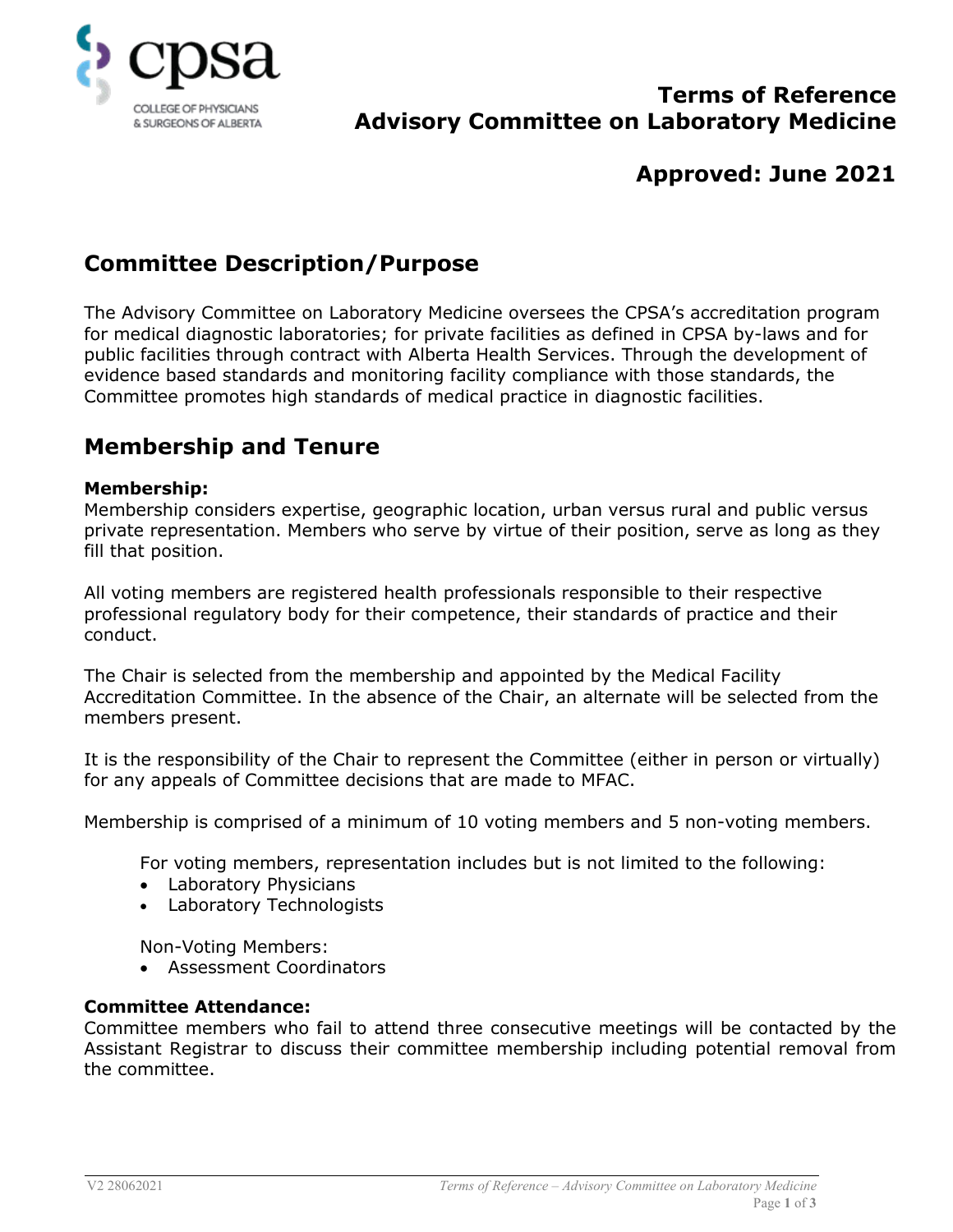

## **Tenure:**

Committee members are appointed by MFAC for the following terms: Chair – Three year term with the option of a one year extension Voting members – Five year term with the option of a one year extension

# **Roles and Responsibilities**

The Committee considers all issues related to the provision of medical diagnostic laboratory services. Those issues include, but are not restricted to, the following:

- 1. Develop and maintain evidence based standards for laboratory practice;
- 2. Provide advice to the Medical Facility Accreditation Committee (MFAC) on pending decisions relating to the provision of laboratory medicine services;
- 3. Monitor compliance with CPSA approved standards through on-site assessments for accreditation;
- 4. Facilitate the introduction of new technologies;
- 5. Provide advice to others in the health care system on the use of off-site/point-of-care laboratory testing by non-laboratorians;
- 6. Provide education to promote safety and quality improvement initiatives;
- 7. Respond to the needs of stakeholders for improved laboratory services in Alberta

## **Powers and Duties (Accountability)**

The Advisory Committees report to and provide direction to MFAC who is accountable to Council.

The CPSA retains a copy of the minutes of the meeting for a minimum of 10 years.

## **Meetings**

### **Frequency:**

Meetings are held five (5) times a year and at the request of the Chair. Other additional ad hoc meetings may be called as required.

### **Procedures:**

Meetings are held in-person or virtually, at the discretion of the CPSA / Chair.

### **Decision Making (Quorum):**

General decisions are reached by consensus of the members present. Decisions supported by motions require that a minimum of half of the voting members are in attendance in-person or by audio or video-conference. The Chair is included in the quorum count. The Chair does not vote, except in the event of a tie; the Chair will cast the deciding vote.